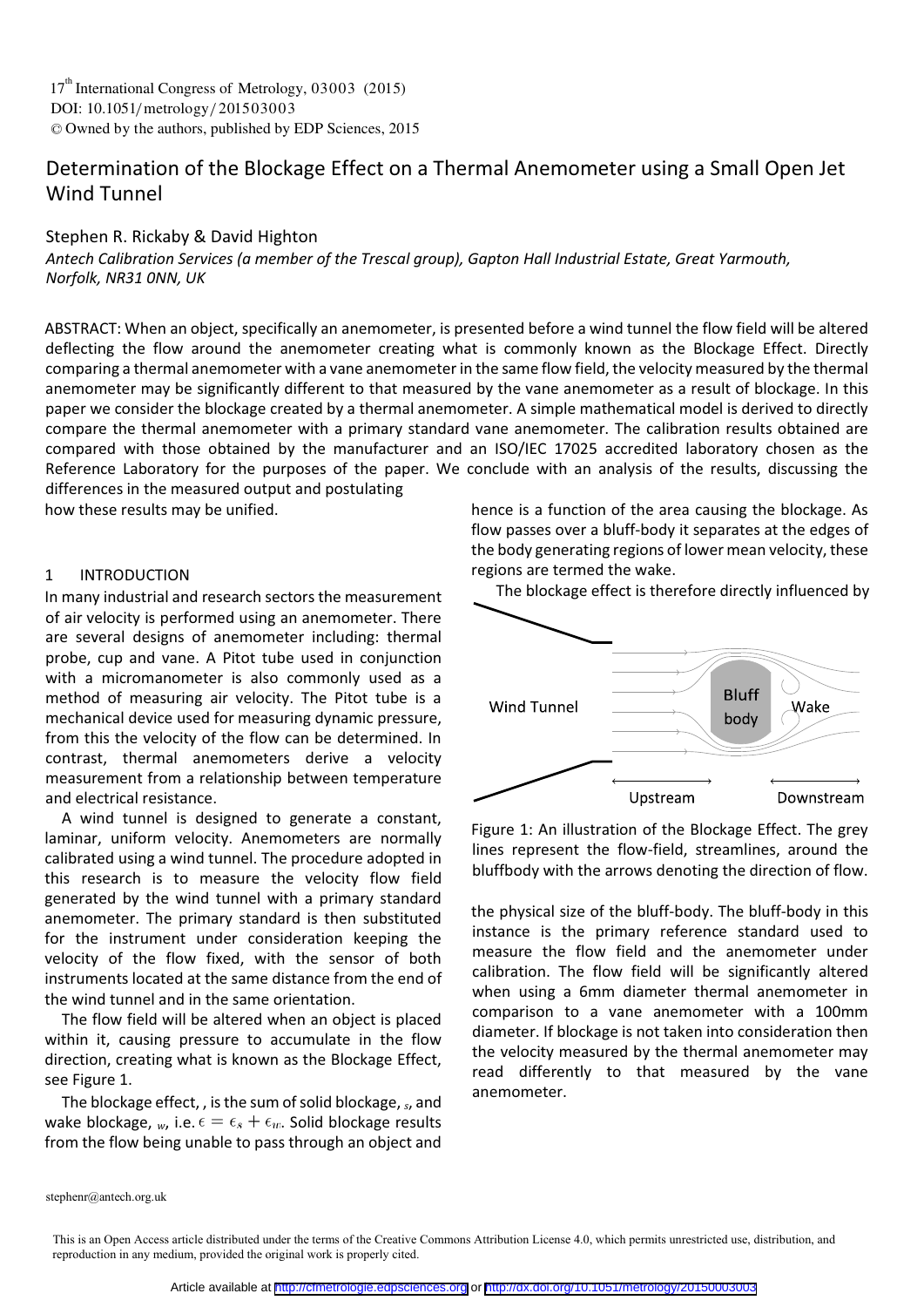In this paper we develop a blockage model for a thermal anemometer using a small open jet wind tunnel. The model and design we have chosen is a Dantec 54T35 omnidirectional thermal probe used in conjunction with the Comfortsense Mini 54M95 signal conditioner. For a given velocity this anemometer provides a voltage

flow (Maskell 1963) developed the following relation which includes the effects of drag:

$$
L_{\text{Maskell}} = \frac{5}{2} C_D \frac{S}{C}, \tag{2}
$$

| Reference<br>velocity | Measured<br>velocity | Error     | Adjusted<br>velocity | Error     | Tolerance                       | Mach<br>number |
|-----------------------|----------------------|-----------|----------------------|-----------|---------------------------------|----------------|
| $v_r$                 | Vm                   | $Vm - Vr$ | $v_b$                | $Vb - Vr$ | $\pm (0.6\% + 0.02 \text{m/s})$ |                |
| m/s                   | m/s                  | $\pm$ m/s | m/s                  | $\pm$ m/s | $\pm$ m/s                       |                |
| 1.55                  | 1.62                 | 0.07      | 1.54                 | $-0.01$   | 0.03                            | 0.01           |
| 2.01                  | 2.14                 | 0.13      | 2.03                 | 0.02      | 0.03                            | 0.02           |
| 5.00                  | 5.33                 | 0.33      | 5.05                 | 0.05      | 0.05                            | 0.04           |
| 10.08                 | 10.70                | 0.62      | 10.14                | 0.06      | 0.08                            | 0.09           |
| 15.02                 | 15.81                | 0.79      | 14.98                | $-0.04$   | 0.11                            | 0.13           |
| 20.00                 | 21.15                | 1.15      | 20.03                | 0.03      | 0.14                            | 0.17           |
| 29.95                 | 31.43                | 1.48      | 29.77                | $-0.18$   | 0.20                            | 0.27           |

Table 1: Antech calibration results for the comparison between a Pitot tube and a 100mm vane anemometer. The adjusted velocity is derived by taking blockage into consideration. The Mach number is calculated using the specific ambient

output, thus, in order to establish the velocity a relationship between conditions at each calibration point.

voltage and velocity must first be determined. The blockage model for the Dantec 54T35 omnidirectional thermal probe anemometer will be derived using a Pitot tube and 100mm vane anemometer as primary reference standards. In Section 2 we describe the theory and method used in developing the blockage model. Calibration results using the developed model are given in Section 3. In Section 3 we provide also the calibration results of the manufacturer and an ISO/IEC 17025 accredited laboratory. We provide an analysis of the results in Section 4, where the calibration results of the ISO/IEC 17025 accredited laboratory are used as the reference. Finally, in Section 5 a discussion of the results is provided.

#### 2 CONCEPTUAL MODEL

As a first model for the calibration of the thermal anemometer we follow the work of (Barlow et al. 1999, Pages 328–366), who derived the simple relation for blockage:

$$
B_{\text{Barlow}} = \frac{1}{4} \frac{S}{C}, \tag{1}
$$

where *S* is the frontal area of the object causing blockage and *C* is the cross-sectional area of the wind tunnel. From eq. (1) we see that blockage is inversely proportional to the cross-sectional area of the nozzle of the open jet wind tunnel. For a three-dimensional bluff-body in a streamline

here  $C_D$  is the drag coefficient. Both these constitutive equations have been extensively referenced in current literature, see for example (Ross and Altman 2011).

A Pitot tube is placed at a distance *h* from the end of the wind tunnel and calibrated against a vane anemometer as primary standard. If the Pitot tube is now replaced by a thermal anemometer at the same distance *h*, of similar diameter, then from eq. (1) it is postulated that the blockage factor for the Pitot tube and thermal anemometer will be analogous.

The L-type Pitot tube is aligned with the nozzle in the center of the wind tunnel orientated such that the nozzle is

| $v_r$ | $v_m$ | $rac{1}{2}\rho(v_m^2 - v_r^2)$ | $v_b$ | $rac{1}{2}\rho(v_b^2-v_r^2)$ |  |  |
|-------|-------|--------------------------------|-------|------------------------------|--|--|
| m/s   | m/s   | Pa                             | m/s   | Pa                           |  |  |
| 1.55  | 1.62  | 0.134                          | 1.54  | $-0.025$                     |  |  |
| 2.01  | 2.14  | 0.317                          | 2.03  | 0.040                        |  |  |
| 5.00  | 5.33  | 2.021                          | 5.05  | 0.303                        |  |  |
| 10.08 | 10.70 | 7.655                          | 10.14 | 0.731                        |  |  |
| 15.02 | 15.81 | 14.337                         | 14.98 | $-0.764$                     |  |  |
| 20.00 | 21.15 | 27.846                         | 20.03 | 0.823                        |  |  |
| 29.95 | 31.43 | 53.434                         | 29.77 | $-6.242$                     |  |  |

Table 2: Antech calibration results for the comparison between a Pitot tube and a 100mm vane anemometer. The results illustrate the difference in pressure before and after blockage has been taken into consideration.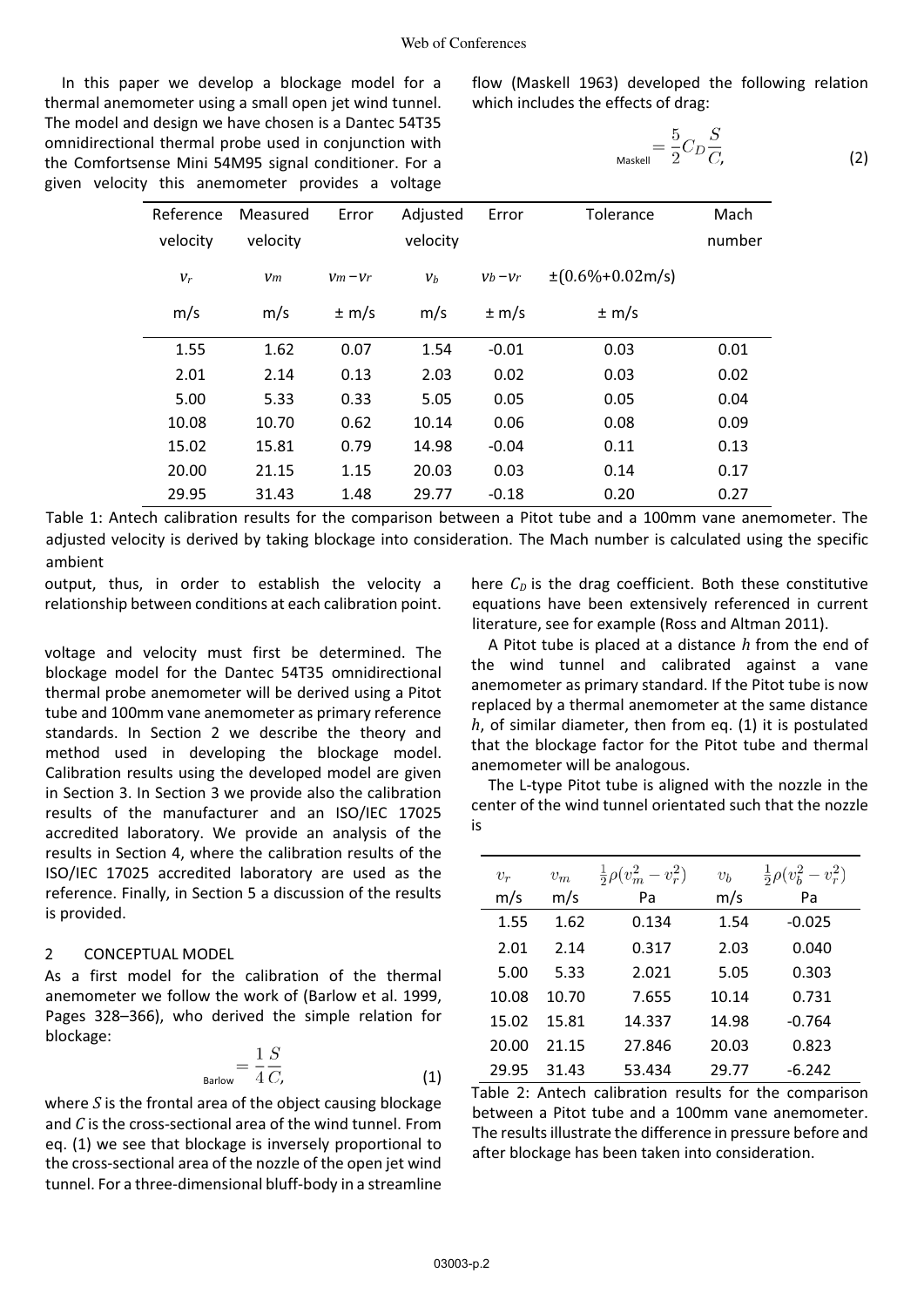perpendicular to the flow field. The thermal anemometer is placed in the same orientation as the Pitot tube, i.e. parallel to the direction of flow.

If the wind tunnel has a radius *r* then the frontal area of the Pitot tube causing the blockage may be approximated by  $S_1 \approx r d_1$  where  $d_1$  is the diameter of the Pitot tube.

The thermal anemometer under test has a removable shroud surrounding the thermal sensor. With the shroud removed there are no apertures or obstructions which may alter the flow field, allowing a direct comparison to be made with the Pitot tube. The frontal area of the thermal anemometer causing blockage is approximated by  $S_2 \approx r d_2 - \eta$  where  $d_2$  is the diameter of the shaft of the thermal anemometer and *η* is the difference between the shaft and the sensor. In practice  $|S_2 - S_1| < 30$  mm<sup>2</sup>.

From eq. (1) we may assume that the blockage of the thermal anemometer will be linear and remain within the linear regime over the calibration range 0.1m/s to 30.0m/s, being the manufacturer's specification for the Dantec 54T35 omnidirectional thermal anemometer. However, linearity may not necessarily follow for a different design of anemometer such as a cup or vane. For means of comparison against the 100mm vane we have used a Furness Controls 300mm Pitot tube, type FC065. To achieve stability the blockage factor will be derived by calibrating the Pitot tube over the range 1.55m/s to 29.95m/s.

The results of comparing the Pitot tube against the

measured velocities *vm*. The blockage correction factor is calculated using least square regression, such that the error between the measured velocities *vr* and applied velocities  $v_m$  are minimised. For the values given in Table 1 a blockage correction factor is calculated to be 1.058. Multiplying this value with the measured velocities *vm*, we derive the adjusted velocities  $v_b$ . The errors,  $v_b - v_r$ , are within a tolerance of ±(0*.*6%+0*.*02m/s). The derived blockage correction factor is a unique relation between the Pitot tube and primary standard vane anemometer.

If we assume the flow is isentropic then the Mach Number, Ma, to describe this flow may be defined as:

$$
Ma = v\sqrt{\frac{\rho}{\gamma p}},
$$
 (3)

where *v* is the velocity, *ρ* is the density and *p* is the pressure. The dimensionless parameter *γ* is the ratio of specific heats, being the specific heat at constant pressure, *cp*, to the specific heat at constant volume, *cv*, i.e.  $\gamma = c_p/c_v$ . This dimensionless parameter may be used to determine flow compressibility. If the Mach Number is significantly less than 1 i.e. Ma*<<* 1 then the flow is considered incompressible.

For the thermal anemometer under consideration, the maximal velocity is 30m/s, using this velocity under standard reference conditions of: *p* =1013.25mbar, *T*  =20.0◦ C, *ρ* is calculated to be *ρ* =1.199kg/m<sup>3</sup>. Taking *γ* = 1*.*4 then from eq. (3) the Mach number is calculated to be Ma ≈ 0*.*3 *<<* 1. The flow may therefore be described as

| Measured |             |        | Error                    | Polynomial | Error                 | Manufacturer's |
|----------|-------------|--------|--------------------------|------------|-----------------------|----------------|
| voltage  | uncertainty | $v_k$  | $Vk - Vr$                | Vp12       | $V_p12-V_r$           | tolerance      |
| V        | $\pm m/s$   | m/s    | m/s                      | m/s        | m/s                   | $\pm m/s$      |
| 0.21615  | 0.12        | 0.052  | $-0.055*$                | 0.107      | $7.03 \times 10^{-8}$ | 0.022          |
| 0.49615  | 0.07        | 0.163  | $-0.042*$                | 0.205      | $8.66 \times 10^{-8}$ | 0.024          |
| 0.62790  | 0.18        | 0.248  | $-0.054*$                | 0.302      | $9.47 \times 10^{-8}$ | 0.026          |
| 0.89623  | 0.01        | 0.493  | $-0.012$                 | 0.505      | $8.55 \times 10^{-8}$ | 0.030          |
| 1.15004  | 0.02        | 0.825  | 0.024                    | 0.801      | $1.01 \times 10^{-8}$ | 0.036          |
| 1.28297  | 0.02        | 1.045  | 0.039                    | 1.006      | $6.85 \times 10^{-8}$ | 0.040          |
| 1.74881  | 0.09        | 2.116  | $0.108*$                 | 2.008      | $8.19 \times 10^{-8}$ | 0.060          |
| 2.65526  | 0.04        | 6.134  | 0.130                    | 6.004      | $9.37 \times 10^{-8}$ | 0.140          |
| 3.15269  | 0.07        | 9.953  | $-0.055$                 | 10.008     | $8.50 \times 10^{-8}$ | 0.220          |
| 3.61242  | 0.10        | 14.920 | $-0.100$                 | 15.020     | $9.23 \times 10^{-8}$ | 0.320          |
| 3.96950  | 0.14        | 19.97  | $-0.02$                  | 19.99      | $5.90 \times 10^{-8}$ | 0.42           |
| 4.25881  | 0.14        | 24.96  | $-0.04$                  | 25.00      | $5.88 \times 10^{-8}$ | 1.25           |
| 4.51304  | 0.17        | 30.10  | 0.08                     | 30.02      | $7.20 \times 10^{-8}$ | 1.50           |
|          |             |        | Measurement Equation (4) |            |                       |                |

Table 3: Reference Laboratory calibration results. In columns 4 and 6 we provide the fit obtained from King's Law eq. (4) and a twelfth order polynomial, respectively. All uncertainties are expressed at a level of confidence of approximately 95%. The asterisk denoting errors outside the manufacturer's specification.

100mm vane anemometer are given in Table 1. We take the velocity of the 100mm vane as the reference velocities, *vr*, and the velocity of the Pitot tube as the

incompressible. For completeness the Mach numbers for the comparison of the Pitot tube against the vane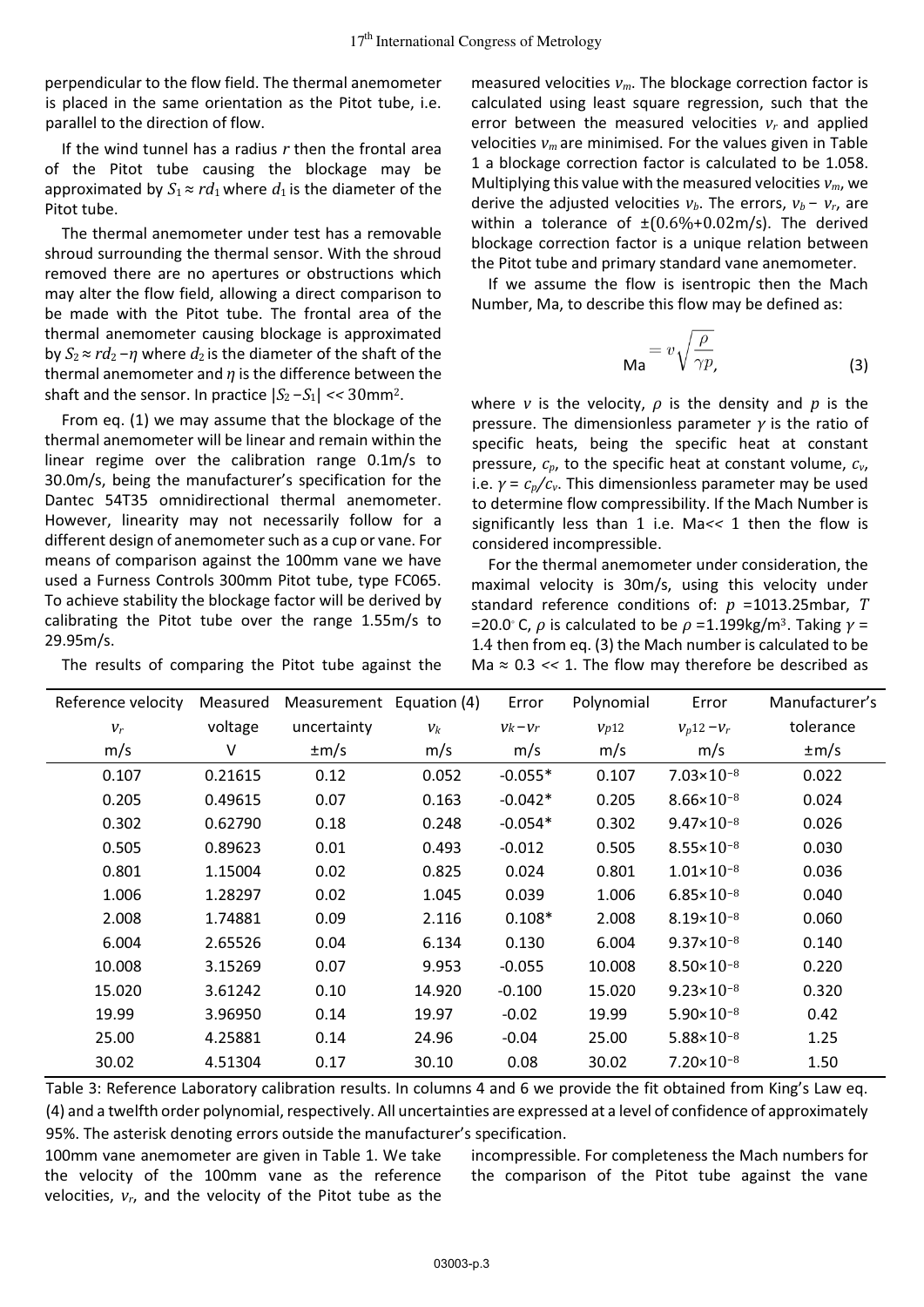anemometer are given in Table 1, where we have used actual ambient conditions at each calibration point.

The flow is now considered to be steady, inviscid and incompressible. The Bernoulli equation for the comparison between two points, 1 and 2, along a streamline may be written:

$$
p_1 + \frac{1}{2}\rho v_1^2 = p_2 + \frac{1}{2}\rho v_2^2 \qquad \text{or } p_1 - p_2 = \frac{\rho(v_2^2 - v_1^2)}{2} \tag{4}
$$

where we have assumed no change in elevation.

Applying eq. (4) to the results given in Table 2 we see the blockage factor minimises the pressure difference *p*<sup>1</sup> −*p*2, see Table 2 columns 3 and 5. From eq. (4) it is noted that if  $v_1 = v_2$  then  $p_1 = p_2$ . It is further noted from Bernoulli's equation if the mean velocity of the wake is less then the free flow, as previously described, the pressure difference of the wake must be smaller than the pressure difference of the free flow.

The Reynolds number is a dimensionless constant commonly used to characterise flow, it is defined as the ratio of inertial to viscous forces. The Reynolds number is related to the velocity of the flow through the equation:

$$
Re = \frac{\rho v d}{\mu_{air}}
$$
 (5)

where  $\rho$  and  $\mu_{\text{air}}$  are the density and viscosity of the fluid, respectively. The quantity *d* is a characteristic length of the bluff-body, which we take to be the radius of the Pitot tube.

From eq. (4) we see that as velocity increases the Reynolds number increases, thus the size of the wake will increase.

The diameters of the Pitot tube and the thermal anemometer are within ±1.2mm, with the diameter of the thermal anemometer being larger. Thus, the Reynolds numbers of the Pitot tube and thermal anemometer will be within ±20%. However, the wake will have a different effect on the Pitot tube compared to the omnidirectional thermal anemometer, in this first model, these differences have been neglected.

At standard reference conditions:  $ρ = 1.199 kg/m<sup>3</sup>$  and  $\mu_{\text{air}}$  = 1.837 × 10<sup>-5</sup> kg/ms. The Reynolds number for

| Reference velocity | Polynomial | Error                  | Polynomial | Error                  | Polynomial | Error                  |
|--------------------|------------|------------------------|------------|------------------------|------------|------------------------|
| $v_r$              | Vp6        | $Vp6-Vr$               | Vp8        | $Vp8 - Vr$             | Vp10       | $V_p10-V_r$            |
| m/s                | m/s        | m/s                    | m/s        | m/s                    | m/s        | m/s                    |
| 0.107              | 0.108      | $-0.08 \times 10^{-2}$ | 0.104      | $0.32 \times 10^{-2}$  | 0.107      | $0.03 \times 10^{-3}$  |
| 0.205              | 0.209      | $-0.35 \times 10^{-2}$ | 0.227      | $-2.17 \times 10^{-2}$ | 0.209      | $-3.78 \times 10^{-3}$ |
| 0.302              | 0.289      | $1.26 \times 10^{-2}$  | 0.282      | $1.95 \times 10^{-2}$  | 0.295      | $6.67 \times 10^{-3}$  |
| 0.505              | 0.514      | $-0.87 \times 10^{-2}$ | 0.492      | $1.29 \times 10^{-2}$  | 0.510      | $-5.15 \times 10^{-3}$ |
| 0.801              | 0.809      | $-0.83 \times 10^{-2}$ | 0.812      | $-1.08 \times 10^{-2}$ | 0.802      | $-0.50 \times 10^{-3}$ |
| 1.006              | 1.004      | $0.15 \times 10^{-2}$  | 1.020      | $-1.38 \times 10^{-2}$ | 1.002      | $3.80 \times 10^{-3}$  |
| 2.008              | 1.991      | $1.65 \times 10^{-2}$  | 1.993      | $1.49 \times 10^{-2}$  | 2.010      | $-1.73 \times 10^{-3}$ |
| 6.004              | 6.036      | $-3.19 \times 10^{-2}$ | 6.012      | $-0.79 \times 10^{-2}$ | 6.003      | $1.22 \times 10^{-3}$  |
| 10.008             | 9.974      | $3.41 \times 10^{-2}$  | 10.008     | $0.05 \times 10^{-2}$  | 10.010     | $-1.62 \times 10^{-3}$ |
| 15.020             | 15.014     | $0.61 \times 10^{-2}$  | 15.007     | $1.33 \times 10^{-2}$  | 15.018     | $1.56 \times 10^{-3}$  |
| 19.99              | 20.04      | $-4.77 \times 10^{-2}$ | 20.01      | $-1.92 \times 10^{-2}$ | 19.99      | $-1.10 \times 10^{-3}$ |
| 25.00              | 24.96      | $4.18 \times 10^{-2}$  | 24.99      | $1.18 \times 10^{-2}$  | 25.00      | $0.45 \times 10^{-3}$  |
| 30.02              | 30.03      | $-1.17 \times 10^{-2}$ | 30.02      | $-0.27 \times 10^{-2}$ | 30.02      | $-0.08 \times 10^{-3}$ |

Table 4: Polynomial fit to the calibration results of the Reference Laboratory.

| Reference velocity | Measured |             | Measurement Fitted Velocity | Error     | Manufacturer's | $E_n$ |
|--------------------|----------|-------------|-----------------------------|-----------|----------------|-------|
| $V_r$              | voltage  | uncertainty | Vm                          | $Vm - Vr$ | tolerance      | ratio |
| m/s                | v        | $\pm$ m/s   | m/s                         | m/s       | $\pm m/s$      |       |
| 0.515              | 0.9681   | 0.08        | 0.576                       | $0.061*$  | 0.0303         | 0.76  |
| 1.011              | 1.2968   | 0.09        | 1.029                       | 0.018     | 0.0402         | 0.19  |
| 1.994              | 1.7546   | 0.10        | 2.024                       | 0.030     | 0.0599         | 0.23  |
| 5.955              | 2.6553   | 0.17        | 6.004                       | 0.049     | 0.1391         | 0.28  |
| 9.873              | 3.1573   | 0.27        | 10.053                      | 0.180     | 0.2175         | 0.65  |
| 14.733             | 3.6159   | 0.42        | 15.063                      | $0.330*$  | 0.3147         | 0.76  |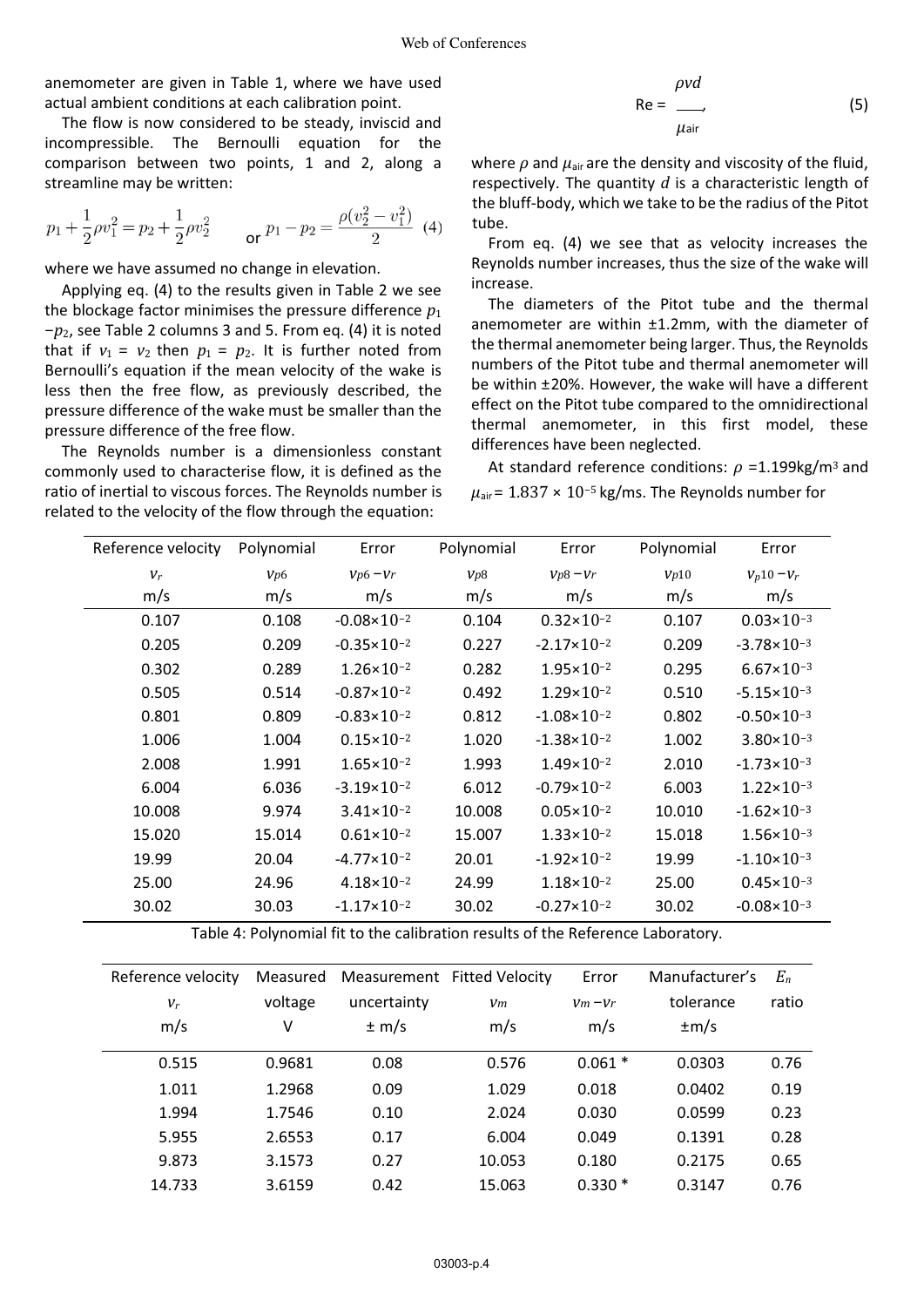| 19.70 | 3.9722 | 0.54 | 20.03 | 0.33  | 0.414 | 0.59 |
|-------|--------|------|-------|-------|-------|------|
| 24.86 | 4.2599 | 0.68 | 25.02 | 0.16  | 1.243 | 0.23 |
| 30.03 | 4.4990 | 0.82 | 29.73 | -0.30 | 1.501 | 0.36 |

Table 5: Antech calibration results. The fitted velocities have been derived from the calibration values of the Reference Laboratory. All uncertainties are expressed at a level of confidence of approximately 95%. The asterisk denoting errors outside the manufacturer's specification.

| Reference Velocity | Measured |             | Measurement Fitted Velocity | Error          | Manufacturer's | $E_n$ |
|--------------------|----------|-------------|-----------------------------|----------------|----------------|-------|
| $v_r$              | voltage  | uncertainty | $V_f$                       | $Vf-Vr$        | tolerance      | ratio |
| m/s                | V        | $\pm$ m/s   | m/s                         | m/s            | $\pm m/s$      |       |
| 0.095              | 0.3415   | not quoted  | 0.087                       | $-0.009$       | 0.0219         |       |
| 0.202              | 0.5661   | not quoted  | 0.258                       | $0.057*$       | 0.0240         |       |
| 0.284              | 0.7013   | not quoted  | 0.352                       | $0.068*$       | 0.0257         |       |
| 0.514              | 0.9864   | not quoted  | 0.596                       | $0.082*$       | 0.0303         |       |
| 0.811              | 1.2274   | not quoted  | 0.916                       | $0.105*$       | 0.0362         |       |
| 2.446              | 1.9669   | 0.02        | 2.671                       | $0.225*$       | 0.0689         | 2.52  |
| 6.123              | 2.7390   | 0.03        | 6.574                       | $0.451*$       | 0.1425         | 7.97  |
| 10.28              | 3.2498   | 0.06        | 10.96                       | ∗<br>0.68      | 0.226          | 7.63  |
| 13.03              | 3.5121   | 0.07        | 13.81                       | $\ast$<br>0.78 | 0.281          | 6.29  |
| 16.39              | 3.7823   | 0.09        | 17.24                       | $\ast$<br>0.85 | 0.348          | 6.19  |
| 20.25              | 4.0469   | 0.11        | 21.24                       | 0.99           | 1.013          | 5.47  |
| 25.32              | 4.3171   | 0.14        | 26.11                       | 0.79           | 1.266          | 3.97  |
| 30.75              | 4.5619   | 0.17        | 30.75                       | 0.00           | 1.538          | 0.00  |

Table 6: Manufacturer's calibration results. The fitted velocities have been derived from the calibration values of the Reference Laboratory. All uncertainties are expressed at a level of confidence of approximately 95%. The asterisk denoting errors outside the manufacturer's specification.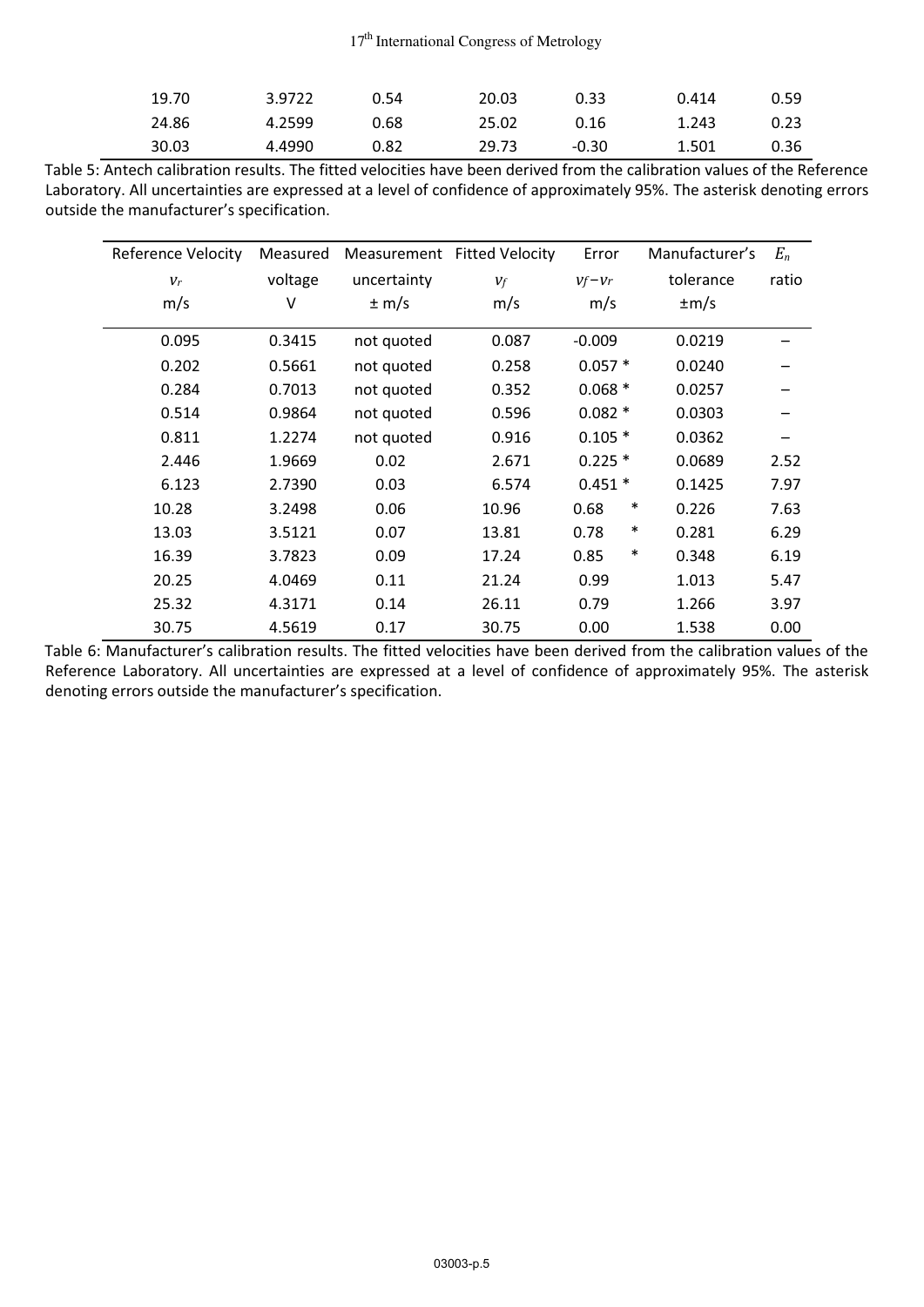

Figure 2: Graphs of the displayed voltages at given velocities as calculated by the manufacturer, the Reference Laboratory and Antech Laboratory, for ease of comparison we have fitted a solid curve through the Reference Laboratory results. The subfigure shows the close similarity in the calibration results between 15m/s and 30m/s.

the thermal anemometer under consideration is given by Rethermal ≈ 3.916 × 10<sup>1</sup>V. For  $0.1 \le v \le 30$  we have  $1.9 \times$  $10^3 \leq$  Rethermal  $\leq 1.2 \times 10^5$ . From these values we would expect boundary layer characteristics, where viscous effects are confined to a thin region near the front surface of the thermal anemometer with the wake region being directly behind it, as shown in Figure 1. The velocity

 $\overline{\phantom{a}}$ 

<sup>1</sup> RESULTS

2

We use the blockage model developed in Section 2 to calibrate the Dantec 54T35 omnidirectional thermal probe anemometer with the Comfortsense Mini 54M95 signal conditioner. The results of this calibration are given in Table 5. For completeness we have included also the results of the Reference Laboratory and the manufacturer in Tables 3 and 6, respectively.

In Figure 2 we provide a plot of the calibration results comparing voltages at given velocities for the manufacturer, the Reference Laboratory and Antech's Laboratory. For ease of comparison we have fitted a solid curve through the Reference Laboratory results.

gradient in the boundary layer and wake regions will be larger than that in the remainder of the free flow.

A vane anemometer is more obstructive to the flow field then either a thermal or Pitot tube creating an irregular flow field in its surrounding region, see (Care and Arenas 2014). The flow field of a vane anemometer is therefore harder to define. In this work the vane anemometer is used to calibrate both the Pitot tube and thermal anemometer we therefore assume blockage associated with the vane anemometer will affect both instruments under calibration equally.

For the thermal anemometer under consideration the voltage, *E*, varies over the range  $0 \le E \le 5$ , this voltage is related non-linearly to the velocity, *v*, which varies over the range  $0.1 \le v \le 30$ . To limit the errors between these two parameters it is advantageous to develop a constitutive relation of the form:

$$
v = f(E).
$$

When calibrating constant temperature anemometers several authors use a version of King's law (King 1914)[eq.√

(80)] *E*2 = *A*1+ *A*2 *v*, where *A*1 and *A*2 are constants. This law may be rewritten,

$$
v = a_1 - a_2 E^2 + a_3 E^2 \tag{6}
$$

ANALYSIS

where  $a_1$ ,  $a_2$  and  $a_3$  are constants. Table 3 illustrates the fit in applying this equation to the calibration results produced by the Reference Laboratory. We have used least squares regression analysis to obtain values for the constants. For completeness we have included also the fitted values when using a twelfth order polynomial. In Table 3 the asterisk (\*) denotes errors outside the manufacturer's specification, being ±2% of reading ±0*.*02 m/s in the range 0.2m/s to 20m/s and ±5% of reading in the range 20m/s to 30m/s.

As can be seen from Table 3 the fit obtained using the twelfth order polynomial is significantly more accurate

The results of the ISO/IEC 17025 accredited laboratory are used as the reference. Using the method of least squares regression the difference between the calibration results of the Reference Laboratory and Antech Laboratory are given in Table 5 where the average error *vm* −*vr* over the calibration range of 0.5m/s to 30.0m/s is estimated to be 0.19m/s. Similarly, the difference between the calibration results of the Reference Laboratory and manufacturer are given in Table 6 with the average error,  $v_f - v_r$ , over the same calibration range is estimated to be 0.41m/s.